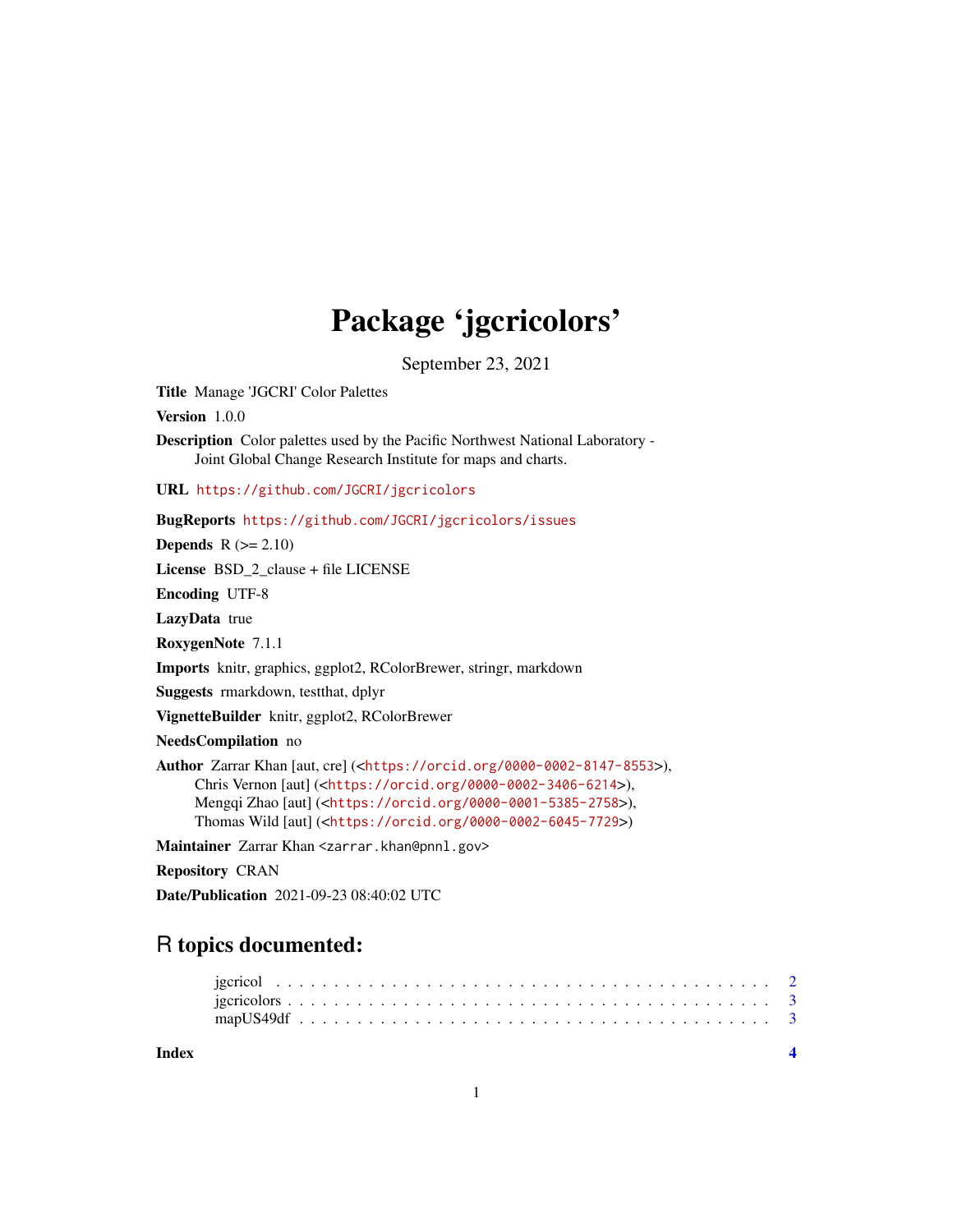<span id="page-1-0"></span>jgcricol *jgcricol*

#### Description

This function loads various generic and JGCRI specific color palettes charts and maps.

#### Usage

```
jgcricol(palx = NULL, alpha = NULL)
```
#### Arguments

| palx  | Palette name to view the palette jgcricol. e.g. jgcricol(palx="pal_basic") |
|-------|----------------------------------------------------------------------------|
| alpha | Default = NULL. Parameter to add transparency.                             |

#### Details

List of Color Palettes

- "pal\_all"
- "pal\_16"
- "pal\_basic"
- "pal\_hot"
- "pal\_wet"
- "pal\_div\_wet"
- "pal\_div\_BlRd"
- "pal\_div\_RdBl"
- "pal\_div\_BrGn"
- "pal\_div\_GnBr"
- "pal\_div\_BluRd"
- "pal\_div\_RdBlu"
- "pal\_green"
- "pal\_div\_BrGn"
- "pal\_div\_BlRd"
- "pal\_sankey"
- "pal\_spectral"
- "pal\_scarcityCat"

#### Value

A list of color palettes.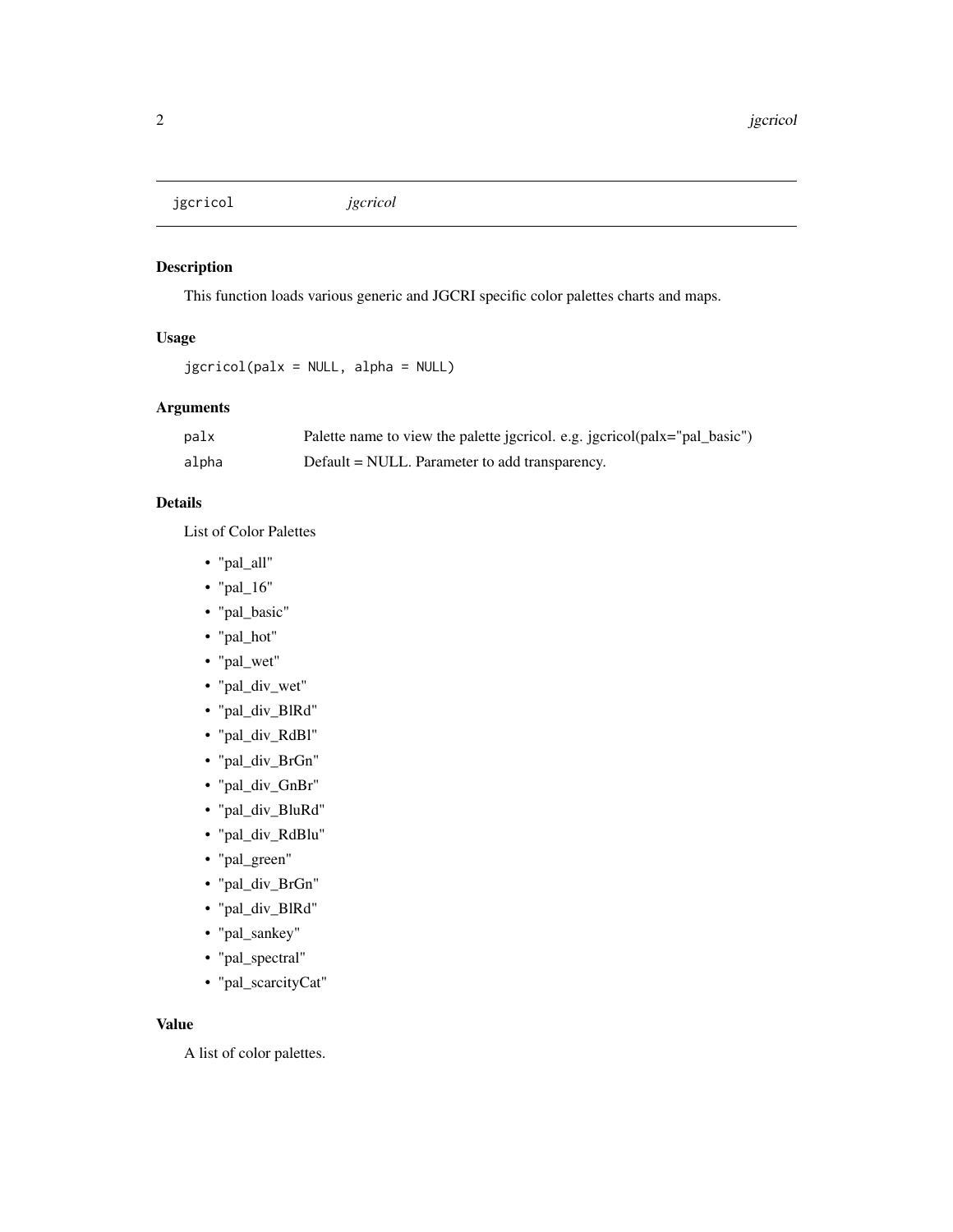#### <span id="page-2-0"></span>jgcricolors 3

#### Examples

```
library(jgcricolors)
# To see all available palettes
names(jgcricol())
# How to use palettes:
pal1 <- jgcricol()$pal_basic
pal2 <- jgcricol("pal_basic")
pals <- jgcricol()
pal3 <- pals$pal_basic # This way will auto populate the options after pals$
```
jgcricolors *jgcricolors*

#### Description

An R package to manage JGCRI colors for maps and charts.

#### Details

- Github: https://github.com/JGCRI/jgcricolors
- Webpage: https://jgcri.github.io/jgcricolors

mapUS49df *US 49 States Excludes Alaska, Hawaii and Puerto Rico. Includes DC.*

#### Description

US 49 States Excludes Alaska, Hawaii and Puerto Rico. Includes DC.

#### Usage

mapUS49df

#### Format

A SpatialPolygonsDataFrame

#### Source

Made with Natural Earth. <https://www.naturalearthdata.com/>